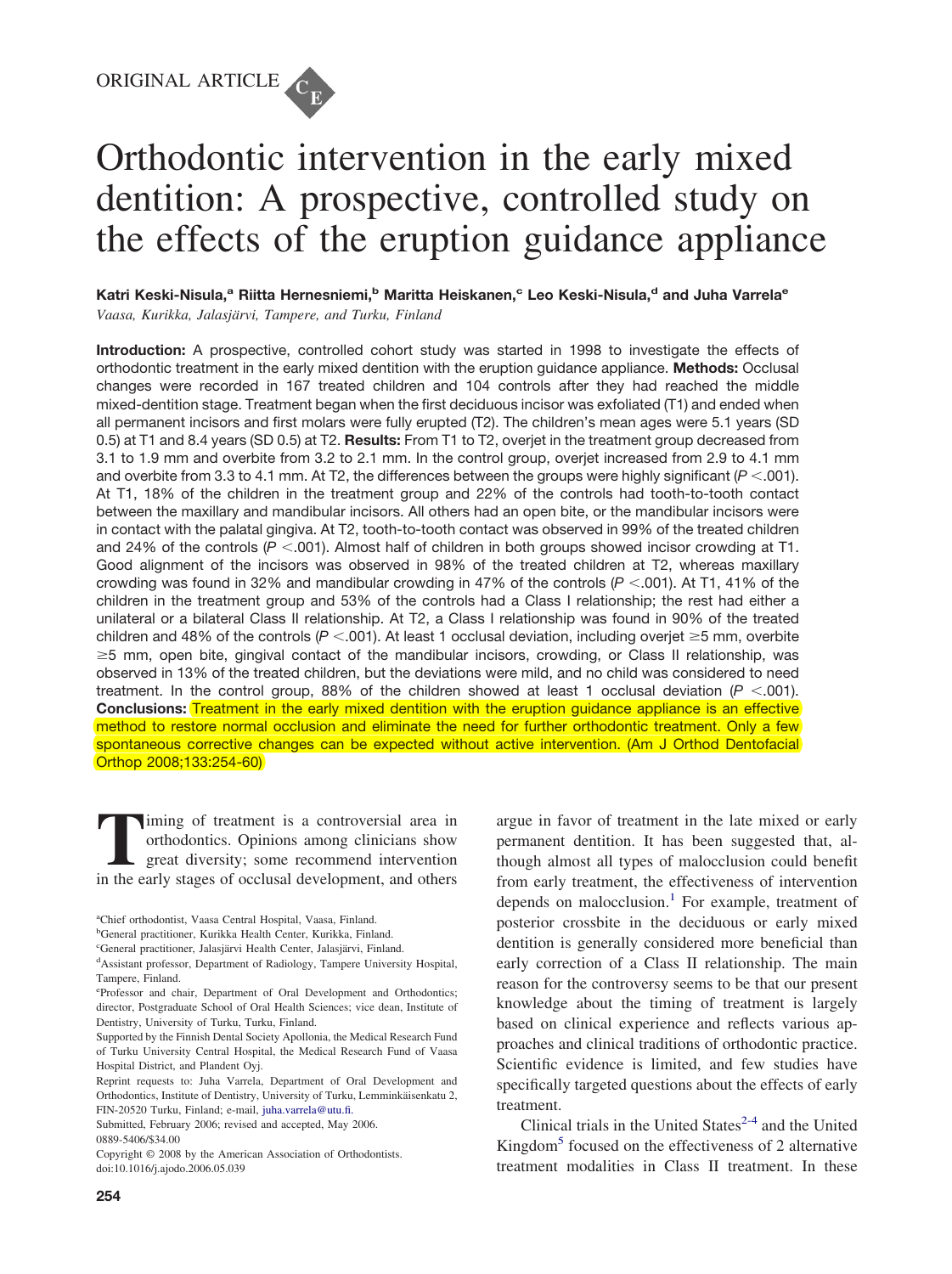trials, 2-phase treatment that included an early growth modification phase and a second phase was compared with single-phase treatment in the early permanent dentition. The results showed that, apart from improved self-esteem, only minor benefits were obtained by the early treatment phase.<sup>6</sup> These studies provided valuable scientific evidence for clinical decision making, particularly when considering 2-phase treatment protocols. However, only a few treatment modalities and appliances were studied, and any generalizations drawn from the results should be limited to these. For example, rather low forces were used in the activation of the headgear. A similar growth-modification phase with higher orthopedic forces could have resulted in better and more consistent effects, as indicated by the findings of Kirjavainen et al<sup>7-9</sup> and Mäntysaari et al.<sup>10</sup> Furthermore, only a few of the children in the trials started the growth modification phase in the early mixed dentition.[2-5](#page-5-0) Many questions therefore remain about the effectiveness of orthodontic intervention in the mixed dentition.

In Finland, where orthodontics is included in the public dental care, treatment modalities that emphasize early intervention are becoming increasingly popu- $\ar{1}^{1-13}$  After screening of malocclusions in the deciduous dentition, treatment is frequently started in the early mixed or, in some cases, even in the late deciduous dentition; appliances typically include expansive arches, orthopedic headgear, activators, and activatortype appliances. $12$  Clinical experience suggests that systematic early intervention offers advantages in a publicly funded health care system. For example, treatment can be offered to more children without extra manpower or cost increases.<sup>[12,13](#page-6-0)</sup> Recently, the eruption guidance appliance has been used more often in the orthodontic clinics focusing on early treatment.<sup>[12](#page-6-0)</sup> This appliance has many indications and has been found to be effective in the treatment of many malocclusions including crowding, deepbite, excessive overjet, and distal bite. In addition, the eruption guidance appliance normally requires only minimal adjustments, allowing less chair-side time and longer intervals between checkups. Furthermore, retention can be carried out with the same appliance as the treatment. Clinical experience indicates good and stable results.

A clinical investigation was started in 1998 in 2 municipalities in western Finland, Jalasjärvi and Kurikka. Orthodontic care in the dental clinics of these cities is based on comprehensive early treatment; most patients are treated in the early mixed dentition with the eruption guidance appliance as the main therapeutic device. Children with a skeletal Class III relationship and those with a posterior crossbite are usually treated

in the deciduous dentition, the former with a combination of expansive appliance and facemask, and the latter with a quad-helix appliance. Other appliances— eg, Van Beek activator—are used occasionally.

Our goal in this prospective, controlled cohort study was to investigate the treatment effects of the eruption guidance appliance. Early treatment was studied in a real-world situation where the established treatment protocols were followed with only minor adjustments, mainly to ensure timely and controlled data collection. Ethical, practical, and financial restrictions prevented random assignment of the participants into treatment and follow-up groups in each municipality. The neighboring town of Seinäjoki, where orthodontic treatment is not given until the late mixed dentition, agreed to provide untreated control subjects for the study. Matching of the treatment and control groups was achieved by using large unselected and representative samples.

We describe the occlusal findings in 167 children treated in the early mixed dentition using the eruption guidance appliance as the only therapeutic device. The treatment effects were compared with the spontaneous changes in the occlusion of 104 control children during the same period—ie, the period that started when the first deciduous incisor was exfoliated (T1) and ended when all permanent incisors and first molars were fully erupted (T2).

## **MATERIAL AND METHODS**

The treatment group was derived from the entire 1992 and 1993 age cohorts in Jalasjärvi (population, 9000) and the 1992 age cohort in Kurikka (population, 11,000). All children were screened in the late deciduous dentition, and a full clinical examination was made at the onset of the mixed dentition period of those who were considered to potentially need treatment. Children with at least 1 of the following occlusal characteristics were included: (1) distal step of  $\geq 1$  mm, (2) Class II canine relationship of  $\geq 1$  mm, (3) crowding, (4) overjet of  $\geq$ 3 mm and lack of tooth-to-tooth contact between the incisors, (5) overbite of  $\geq$ 3 mm and lack of tooth-to-tooth contact between the incisors, (6) anterior crossbite, and (7) buccal crossbite (scissorsbite).

The number of children fulfilling these criteria was 315. Of them, 33 were treated with other appliances, mainly the quad-helix, and they were excluded from the study sample. In 27 cases, the child or the family refused orthodontic treatment. Treatment with an eruption guidance appliance was started in 255 children. During the treatment, 12 children moved to another municipality and could not complete the treatment; their records were excluded from the analysis. Of the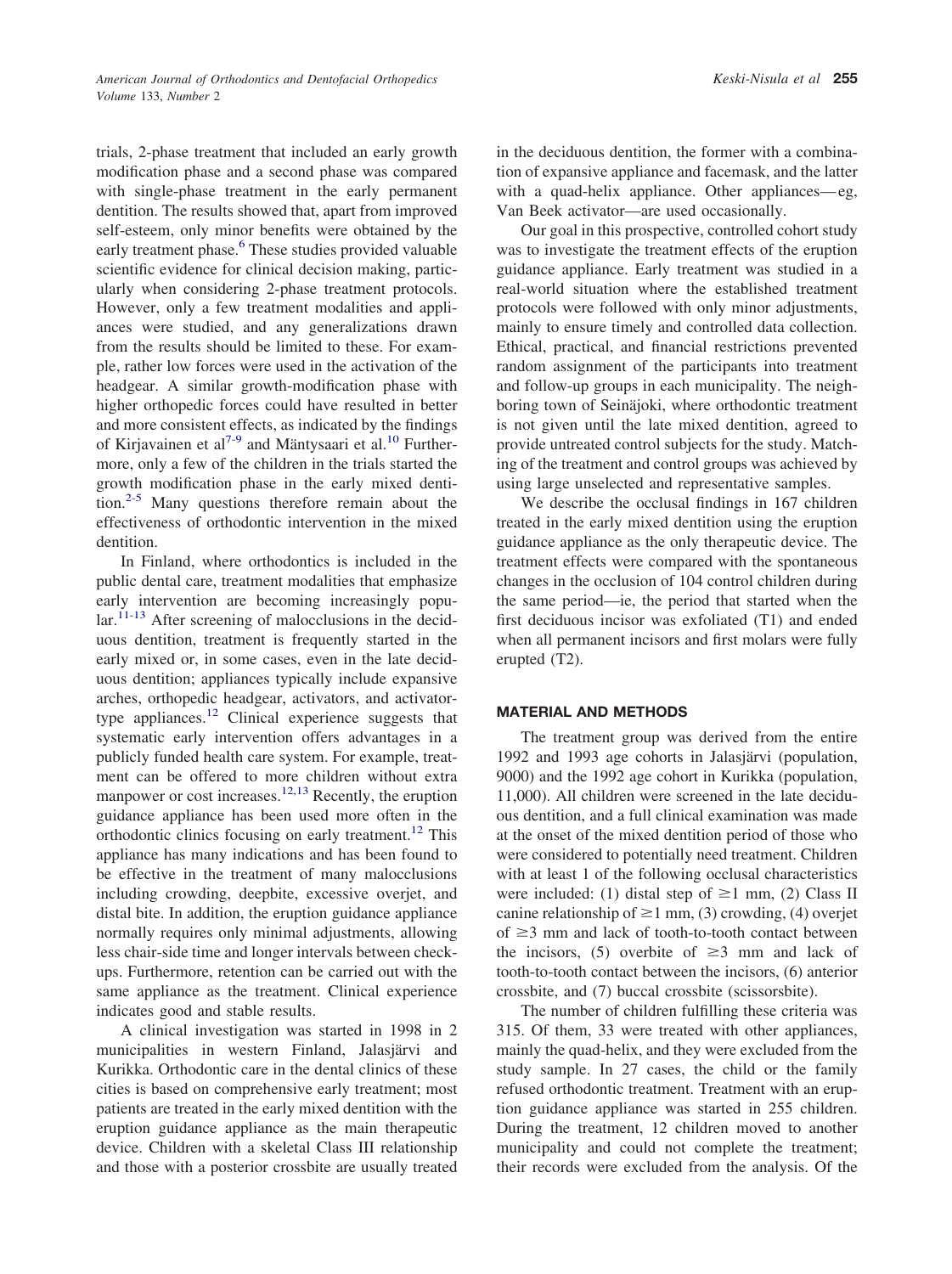remaining 243 children, 167 completed the treatment successfully.

Seventy-six children (31%) were excluded from the study because they did not wear the appliance. The reasons for difficulties in cooperation were mostly psychosocial. In these patients, treatment was terminated when it became clear that the children did not cooperate, usually within a few months after starting treatment. In 3 patients, a serious illness prevented the completion of the orthodontic treatment. No further records of these children were collected or included in the analyses.

A random sample of 104 children from the same 1992 and 1993 age cohorts in Seinäjoki (population, 30,000) who fulfilled the inclusion criteria formed the control group. The ethnic background of all children in the treatment and control samples was Finnish. All were healthy, and none had had earlier orthodontic treatment. All treatment and control children and their parents were free to decline their participation in the study at any time.

The timing of all examinations and interventions throughout the study was based on each child's stage of dental development rather than on chronologic age. The treatment began immediately after the clinical examination at T1, the beginning of the mixed dentition period, defined as the time immediately after the exfoliation of the first deciduous tooth. The evaluations of the occlusal changes in the treatment and control groups were made at T2, after full eruption of all permanent incisors and first molars. At this point, the early treatment group entered the retention period, and treatment was started in the control group.

We analyzed the occlusal changes from T1 to T2 of 167 children in the treatment group (85 boys, 82 girls) and 104 children in the control group (52 boys, 52 girls). The mean ages in both groups were 5.1 years (SD 0.5) at T1 and 8.4 years (SD 0.5) at T2.

Two or 3 prefabricated eruption guidance appliances (Nite-Guide or Occlus-o-Guide; Ortho-Tain, Winnetka, Ill) were used in each patient (Fig). A Nite-Guide was the first appliance in only a few patients whose first permanent molars had not yet started to erupt. The appropriate size of the appliance was determined as recommended by the manufacturer. The appliances were worn during the night only. If difficulties were encountered, daytime wear of 1 hour was recommended until the problems with night wear disappeared. Active treatment was defined as the time between T1 and T2. The average duration of active treatment was 3.3 years. At T2, all treated children entered the retention period, when the last of the 2 or 3 appliances was used as a retainer, 2 nights a week. The



**Fig.** Eruption guidance appliance (Occlus-o-Guide).

retention was to be continued until all permanent canines, premolars, and second molars were fully erupted. Appointments were every 12 weeks during the active period and once every 6 months during the retention period.

Full clinical examinations, including collecting of dental casts, of all children were carried out at T1 and T2. Overbite and overjet were measured directly in the mouth with the mandible manipulated in centric rela-tion as described earlier.<sup>[14](#page-6-0)</sup> The measurement was taken between the mandibular and maxillary right central incisors, as suggested by Moorrees, [15](#page-6-0) by using a metal ruler with accuracy of 0.1 mm. The values for overbite in the deciduous dentition were not corrected for incisal wear. The type of contact of the mandibular incisors to the maxilla was also registered directly in the mouth with the mandible in centric relation; it was classified as *tooth-to-tooth contact* when contact with the maxillary incisors was established, *gingival contact* when the mandibular incisors contacted the palatal gingiva or mucosa, and *open contact* when an open bite was present. Crowding in the anterior segment was assessed from the dental casts by registering overlapping teeth. The terminal plane relationship was measured from the dental casts, trimmed to centric relation, between perpendicular projections, on the occlusal plane, from the distal surfaces of the maxillary and mandibular second deciduous molars as suggested by Bishara et al.<sup>[16](#page-6-0)</sup> A child was considered to have a Class II relationship with a distal step of  $\geq 1$  mm. The terminal plane relationship of the second deciduous molars was used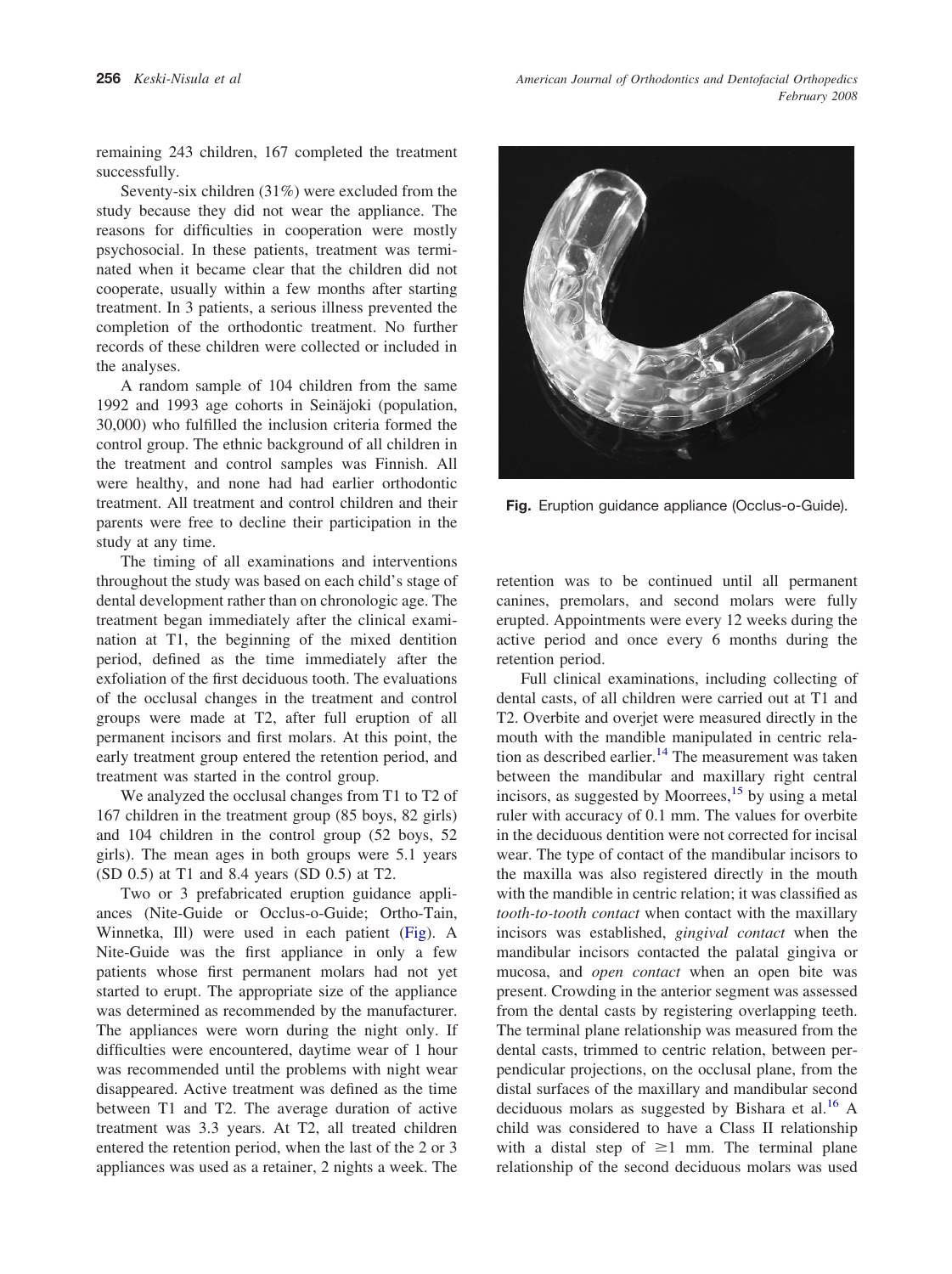|                | Treatment group<br>$(n = 167)$ |     | Control group<br>$(n = 104)$ |     |         |                    |
|----------------|--------------------------------|-----|------------------------------|-----|---------|--------------------|
|                | Mean                           | SD  | Mean                         | SD  | P       | 95% CI             |
| Overjet        |                                |     |                              |     |         |                    |
| T <sub>1</sub> | 3.1                            | 1.4 | 2.9                          | 1.8 | > 0.05  | $-0.19$ to 0.63    |
| T <sub>2</sub> | 1.9                            | 0.7 | 4.1                          | 1.9 | < .001  | $-2.51$ to $-1.76$ |
| Overbite       |                                |     |                              |     |         |                    |
| T1             | 3.2                            | 1.7 | 3.3                          | 1.9 | > 0.05  | $-0.55$ to 0.35    |
| T <sub>2</sub> | 2.1                            | 0.9 | 4.1                          | 1.3 | < 0.001 | $-2.41$ to $-1.62$ |

**Table I**. Overjet and overbite at T1 and T2

to classify the occlusion as Class I or Class II at T1 and T2. Analogously, the distance from the tip of the maxillary canine to the contact point between the mandibular canine and first molar on the occlusal plane was measured.

All dental assessments and measurements were performed by the first author (K.K.N.). The measurements were made with a digital caliper to the nearest 0.01 mm. Method error for the measurements, assessed by means of the standard error of a single determination on repeated measurements of 30 randomly selected subjects, was  $0.14 \text{ mm}$ .<sup>[17](#page-6-0)</sup> In the statistical assessment, the chi-square test and the *t* test were used. *P* values less than .05 were considered statistically significant.

# **RESULTS**

At T1, overjet varied from  $-2$  to 10 mm and overbite from  $-3$  to 7 mm; no statistically significant difference was found between the groups (Table I). Changes in overjet from T1 to T2 were  $-1.2$  mm (SD 1.6) in the treatment group and 1.2 mm (SD 1.5) in the control group. The difference in overjet between the groups from T1 to T2 was highly significant  $(P < .001)$ . Changes in overbite from T1 to T2 were  $-1.1$  mm (SD 1.9) in the treatment group and 0.9 mm (SD 1.3) in the control group; this difference was highly significant  $(P < .001)$ .

The contact point of the mandibular incisors was registered at centric relation at T1 and T2. At T1, tooth-to-tooth contact was found in 30 children (18%) in the treatment group and 23 children (22%) in the control group; all others had an open bite, or the mandibular incisors were in contact with the maxillary gingival or palatal mucosa. At T2, 165 of the treated children (99%) and 25 control children (24%) showed tooth-to-tooth contact between incisors ( $P < .001$ ). In the treatment group, 50 children (30%) had gingival contact, and 86 (51%) had an open bite at T1. At T2, a mild open bite persisted in 2 treated children. In the control group, the situation did not change significantly from T1 to T2. Gingival contact was observed in 50

|  |  | Table II. Incisor crowding at T1 and T2 |  |  |  |  |
|--|--|-----------------------------------------|--|--|--|--|
|--|--|-----------------------------------------|--|--|--|--|

|                | <i>Treatment group</i><br>$(n = 167)$ | Control group<br>$(n = 104)$ | Р       |
|----------------|---------------------------------------|------------------------------|---------|
| Maxilla        |                                       |                              |         |
| T1             | $19(11\%)$                            | 9(9%)                        | > 0.05  |
| T2             | 3(2%)                                 | 33 (32%)                     | < 0.001 |
| Mandible       |                                       |                              |         |
| T1             | 80 (48%)                              | 46 (44%)                     | > 0.05  |
| T <sub>2</sub> | 2(1%)                                 | 49 (47%)                     | < 0.001 |

control children (48%) at T1 and in 42 (40%) at T2. The respective figures for open bite were 31 (30%) and 37 (36%).

The treatment and control groups showed similar figures for crowding at T1 (Table II). At T2, all but 4 children in the treatment group showed well-aligned incisors; mild crowding was still present in the mandible of 1 child, in the maxilla of 2 children, and in both jaws of 1 child. The control children had significantly more crowding at T2 ( $P < .001$ ).

The mean sagittal relationship of the canines at T1 indicated a Class II tendency in both groups: 1.6 mm (SD 1.5) in the treatment group and 1.4 mm (SD 1.7) in the control group. The difference was statistically nonsignificant ( $P = .25$ ; 95% CI  $-0.12$  to 0.44). At T2, the canine relationship had decreased to 0.2 mm (SD 0.7) in the treatment group but remained at 1.4 mm (SD 1.6) in the control group. The difference at T2 was highly significant ( $P < .001$ ; 95% CI  $-1.49$  to  $-1.04$ ).

The mean terminal plane relationship at T1 showed a slight distal tendency in both groups: 0.7 mm (SD 1.7) in the treatment group and 0.5 mm (SD 1.7) in the control group. The difference was not statistically significant ( $P = .20$ ; 95% CI 0.2 to 0.48). At T2, the terminal plane relationships had changed to  $-1.3$  mm (SD 1.2) in the treatment group and 0.4 mm (SD 1.9) in the control group. The difference at T2 was highly significant ( $P < 0.001$ ; 95% CI -1.91 to -1.34). The numbers of children with Class I, Class I/Class II, and Class II relationships are shown in [Table III.](#page-4-0) The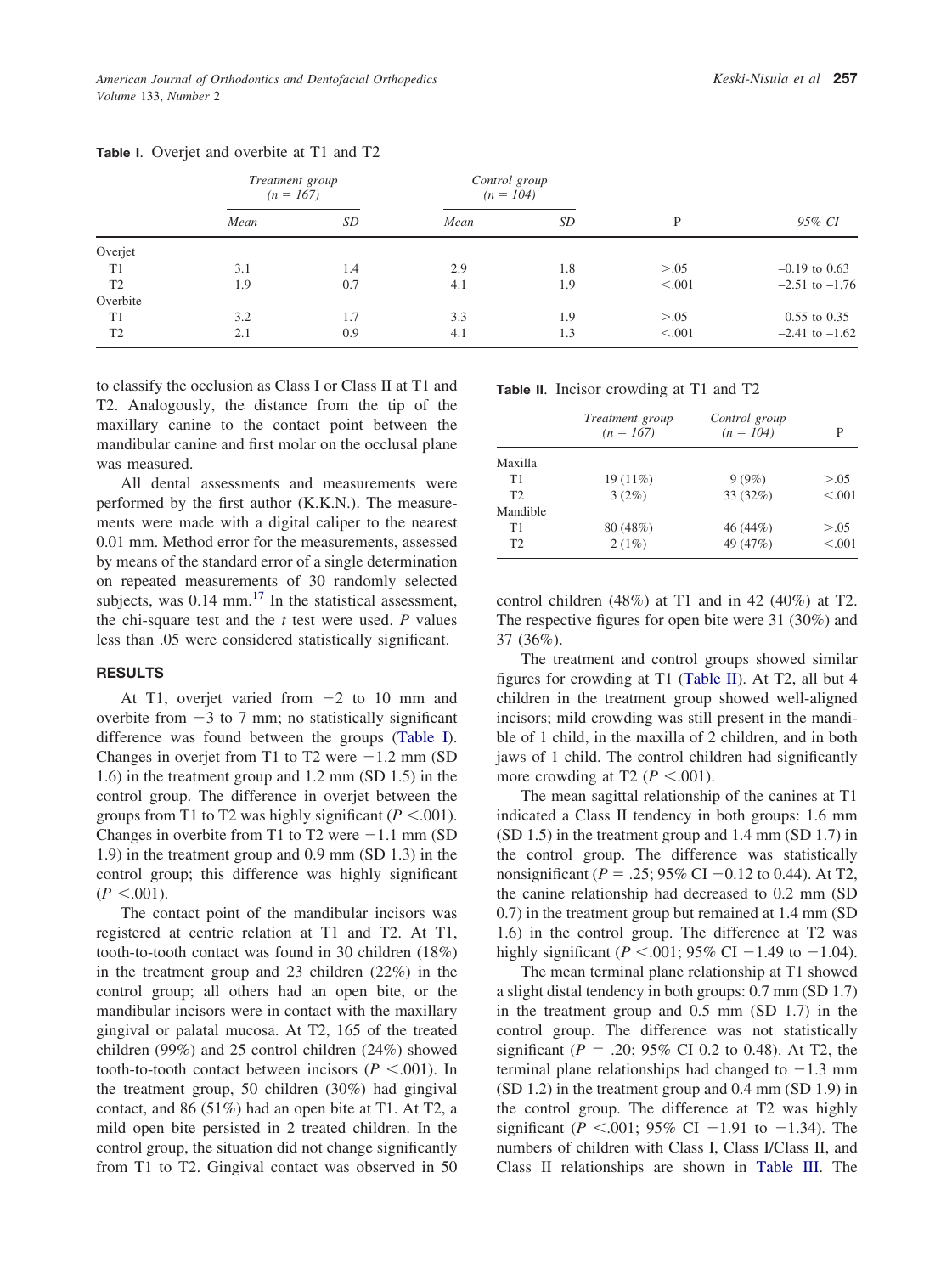|            | Treatment group<br>$(n = 167)$ | Control group<br>$(n = 104)$ | P       |
|------------|--------------------------------|------------------------------|---------|
| Class I    |                                |                              |         |
| T1         | 68 (41%)                       | 55 (53%)                     | > 0.05  |
| T2         | 151 (90%)                      | 50 (48%)                     | < 0.001 |
| Class I/II |                                |                              |         |
| T1         | $33(20\%)$                     | 18 (17%)                     | > 0.05  |
| T2         | 11 $(7%)$                      | 18 (17%)                     | < 0.001 |
| Class II   |                                |                              |         |
| T1         | 66 (40%)                       | $31(30\%)$                   | > 0.05  |
| T2         | 5(3%)                          | 36(35%)                      | < 0.01  |

<span id="page-4-0"></span>**Table III**. Sagittal relationship of the posterior segments at T1 and T2

**Table IV.** Frequencies of deviating occlusal characteristics at T2

|                                            | <i>Treatment group</i><br>$(n = 167)$ | Control group<br>$(n = 104)$ |
|--------------------------------------------|---------------------------------------|------------------------------|
| Overjet $\geq$ 5 mm                        | $0(0\%)$                              | $31(30\%)$                   |
| Overbite $\geq$ 5 mm                       | $1(1\%)$                              | 40 (38%)                     |
| Open bite                                  | 2(1%)                                 | 37(36%)                      |
| Gingival contact of<br>mandibular incisors | $0(0\%)$                              | 42 (40%)                     |
| Maxillary crowding                         | 3(2%)                                 | 33 (32%)                     |
| Mandibular crowding                        | 2(1%)                                 | 49 (47%)                     |
| Unilateral Class II                        | 11(7%)                                | 18 (17%)                     |
| Bilateral Class II                         | 5(3%)                                 | 36(35%)                      |

The difference in the distribution of the characteristics between the groups is highly significant  $(P < .001)$ .

distribution in the treatment and control groups was not significantly different at T1 ( $P = .14$ ). A highly significant difference was found at T2 ( $P < .001$ ).

Table IV shows the frequencies of deviating occlusal characteristics, including overjet  $\geq$ 5 mm, overbite  $\geq$ 5 mm, open bite, gingival contact of the mandibular incisors, crowding, and Class II relationship at T2. The numbers of children in the treatment and control groups with at least 1 deviation in the middle mixed dentition were 22 (13%) and 91 (88%), respectively.

# **DISCUSSION**

The guidelines for orthodontic treatment at the dental clinics of Jalasjärvi and Kurikka are designed to outline a comprehensive early treatment protocol. Potential malocclusion cases are screened and diagnosed in the deciduous dentition. Depending on the type of the malocclusion, treatment is started either in the deciduous dentition or at the beginning of the mixed dentition. A similar approach to early treatment was described by Dugoni, $18$  although the suggested time to start the treatment was later in the mixed dentition, between 7 and 9 years of age. Early diagnosis of

malocclusions is largely based on the deciduous occlu-sion, and, in most cases, it is straightforward.<sup>[14](#page-6-0)</sup> Early treatment at Jalasjärvi and Kurikka is intended to be 1 phase—ie, the treatment plan does not normally include a second phase of treatment. Conditions that cannot be detected early, such as congenitally missing premolars, ectopically erupting molars, and impacted canines are diagnosed and treated later.

Our findings indicate that significant improvement in the occlusion was achieved with early intervention. After reaching the middle mixed-dentition stage, most treated children showed favorable intermaxillary relationships in the incisor, canine, and molar segments. Overbite and overjet were both close to 2 mm, the incisors had tooth-to-tooth contact and good alignment, a mesial step was established in the molar region, and the canines showed almost full Class I relationships. As shown by Table IV, the need for further treatment had markedly decreased through the intervention. Only 22 (13%) of the 167 children in the treatment group had persisting mild deviations. None of these children was considered to need further treatment at this point. In the control group, on the other hand, 92 (88%) of the 104 children had at least 1 deviating occlusal characteristic. Early orthodontic intervention is frequently opposed on the basis of findings that occlusal development can show spontaneous correction in a growing child.<sup>[15](#page-6-0)</sup> However, the results in the control group indicate that this is the exception rather than the rule. During the observation period from early to middle mixed dentition, the frequencies of the occlusal deviations remained relatively unchanged in the control group.

In our sample, the time from T1 to T2 was 3.3 years. Because the eruption guidance appliance was used to guide the erupting permanent teeth to their correct positions in the dental arches, the length of the active treatment period was the same. On the other hand, the total chair-side time that was required for the completion of the treatment was relatively short because routine checkups, every 12 weeks, normally took no more than 5 to 10 minutes each. An advantage of the eruption guidance appliance is that it not only guides the eruption of the teeth but also simultaneously acts on the transversal, sagittal, and vertical relationships of both dental arches.

Several attempts were previously made to reduce or eliminate malocclusion by early interceptive measures with and without appliance therapy.<sup>13,19-23</sup> Although all investigations reported beneficial effects, the results were variable, probably reflecting the diversity of the interceptive protocols and the wide age ranges of the children. Two studies were carried out in countries where orthodontic treatment is publicly subsidized.<sup>[13,23](#page-6-0)</sup>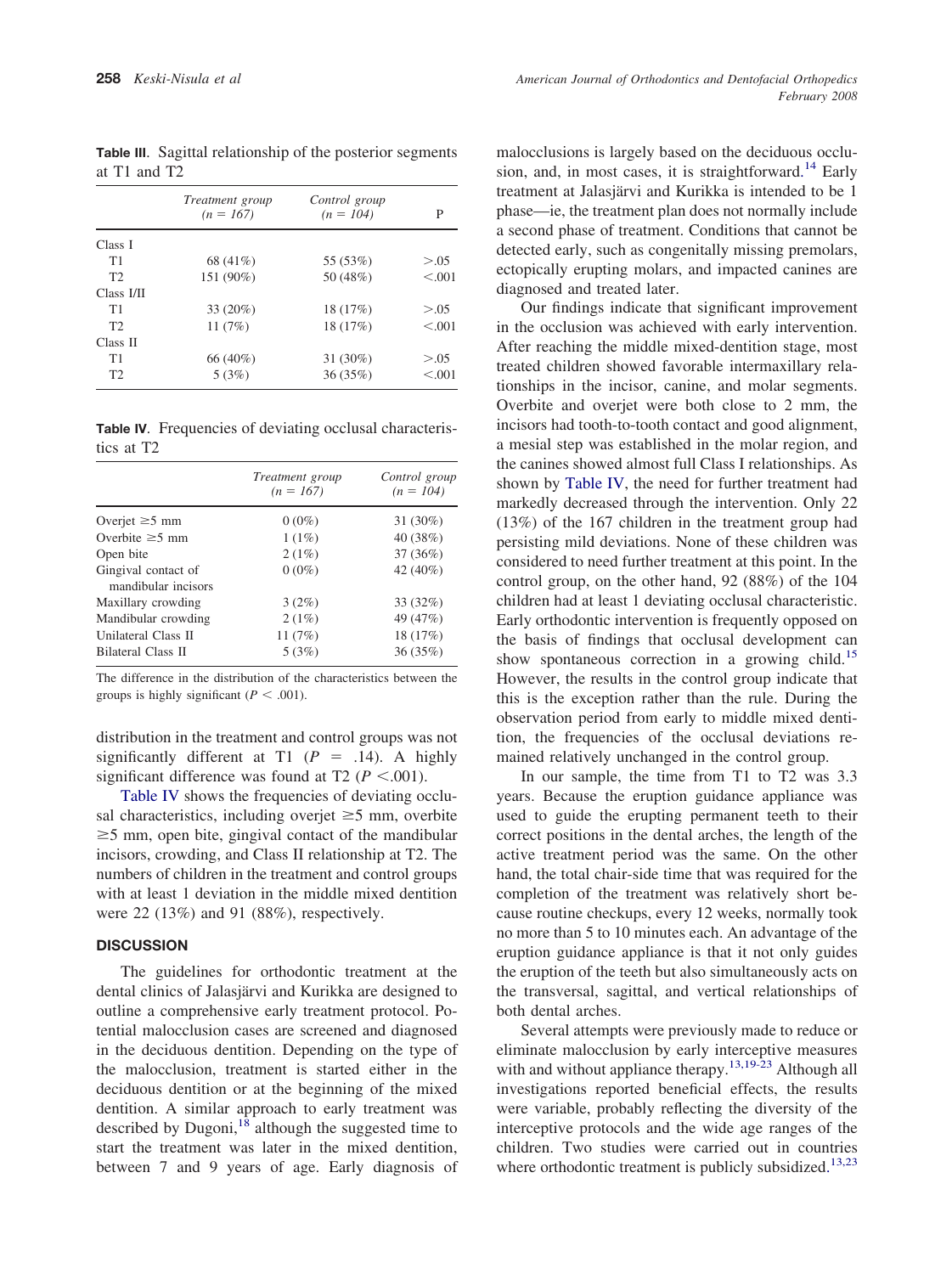<span id="page-5-0"></span>Those findings indicated that early interceptive measures, when applied in the community, can result in significant reductions in treatment needs.<sup>13,23</sup> A similar but even more extensive improvement of the occlusion was observed in our study.

The prefabricated eruption guidance appliance we studied has wide treatment indications, but it is usually recommended for mild to moderate malocclusions only.<sup>[24](#page-6-0)</sup> However, clinical experience has shown that, if treatment is started in the early mixed dentition, the severity of the malocclusion seldom appears to be a contraindication. At this stage of occlusal development, almost all cases can be considered as mild or moderate and are therefore suitable for treatment with the appliance. The eruption guidance appliance is designed to guide the erupting teeth into the correct positions before the fibers of the periodontal ligament mature.<sup>[25](#page-6-0)</sup> By starting active treatment at the onset of the mixed dentition period, as in this investigation, the action of the appliance can be exerted on all permanent incisors and first molars.

Although the effectiveness of the eruption guidance appliance is not limited to the period of active eruption, clinical experience indicates that treatment tends to become more complicated if it is started later.<sup>[26](#page-6-0)</sup> After maturation of the periodontal ligament, daytime wear is regularly needed to achieve the desired effect because tooth movement requires higher forces and longer treatment times. Often, combined treatment with other appliances such as headgear, rapid palatal expansion, or fixed appliances might be necessary.<sup>[27](#page-6-0)</sup> On the other hand, if treatment is carried out during the active eruption of the teeth, the appliance seems to be effective in most patients.

Parental guidance and support are always essential when treating young children with removable appliances, particularly at the beginning of the treatment. Of the children in this study who completed the treatment successfully, 4 had problems with the appliance at the beginning, but they overcame the difficulties quickly. On the other hand, treatment of 76 children (31%) had to be discontinued because of persistent problems with compliance, because either the child was not willing to wear the appliance or the parents were not motivated enough to support the child. Various psychosocial disturbances in the families of these children were the main reasons for poor cooperation. Our rate of noncompliance was somewhat higher than reported for the Twin-block appliance<sup>5</sup> and about the same as the Fränkel appliance.<sup>2</sup> It has been suggested that young age of the patients would be a major limiting factor for early treatment in the community.<sup>28</sup> Our findings indicate that family background seems to be the single most important factor affecting compliance, not the age of the patients per se. In spite of problems with cooperation, 43% of the children of the entire 1992 and 1993 age cohorts in Jalasjärvi and Kurikka were successfully treated with the eruption guidance appliance.

Intervention in the early mixed dentition with the eruption guidance appliance appears to be an effective method to reduce the need for orthodontic treatment. Clinical experience indicates that, with proper retention, treatment results remain good with little or no relapse. However, the long-term effectiveness of this treatment modality can be assessed only after the retention period and the out-of-retention follow-up.

# **CONCLUSIONS**

The results indicate that orthodontic intervention with the eruption guidance appliance in the early mixed) dentition is an effective treatment modality for malocclusions with Class II or Class II tendency, excess overjet, deepbite, open bite, crowding, anterior cross-(bite, or buccal crossbite.) During the treatment, the erupting permanent incisors and first molars were guided into their correct positions in the dental arches. At the same time, intermaxillary relationships in the incisor, canine, and molar segments were largely corrected. During the observation period, only a few spontaneous corrective changes occurred in the control children. By the time the children reached the middle mixed dentition, little treatment need was left in the treatment group compared with the control group, where deviating occlusal characteristics were commonly observed.

We thank the staff, the patients, and their parents at the health centers of Jalasjärvi, Kurikka, and Seinäjoki for their cooperation and assistance.

### **REFERENCES**

- 1. Bishara SE, Justus R, Graber TM. Proceedings of the workshop discussions on early treatment. Am J Orthod Dentofacial Orthop 1998;113:5-6.
- 2. Gafari J, Shofer FS, Jacobsson-Hunt U, Markowitz DL, Laster LL. Headgear versus function regulator in the early treatment of Class II, Division 1 malocclusion: a randomized clinical trial. Am J Orthod Dentofacial Orthop 1998;113:51-61.
- 3. Keeling SD, Wheeler TT, King GJ, Garvan CW, Cohen DA, Cabassa S, et al. Anteroposterior dental and skeletal changes after early Class II treatment with bionators and headgear. Am J Orthod Dentofacial Orthop 1998;113:40-50.
- 4. Tulloch JFC, Phillips C, Proffit WR. Benefit of early Class II treatment: progress report of a two-phase randomized clinical trial. Am J Orthod Dentofacial Orthop 1998;113:62-72.
- 5. O'Brien K, Wright J, Conboy F, Sanjie Y, Mandall N, Chadwick S, et al. Effectiveness of early orthodontic treatment with the Twin-block appliance: a multicenter, randomized, controlled